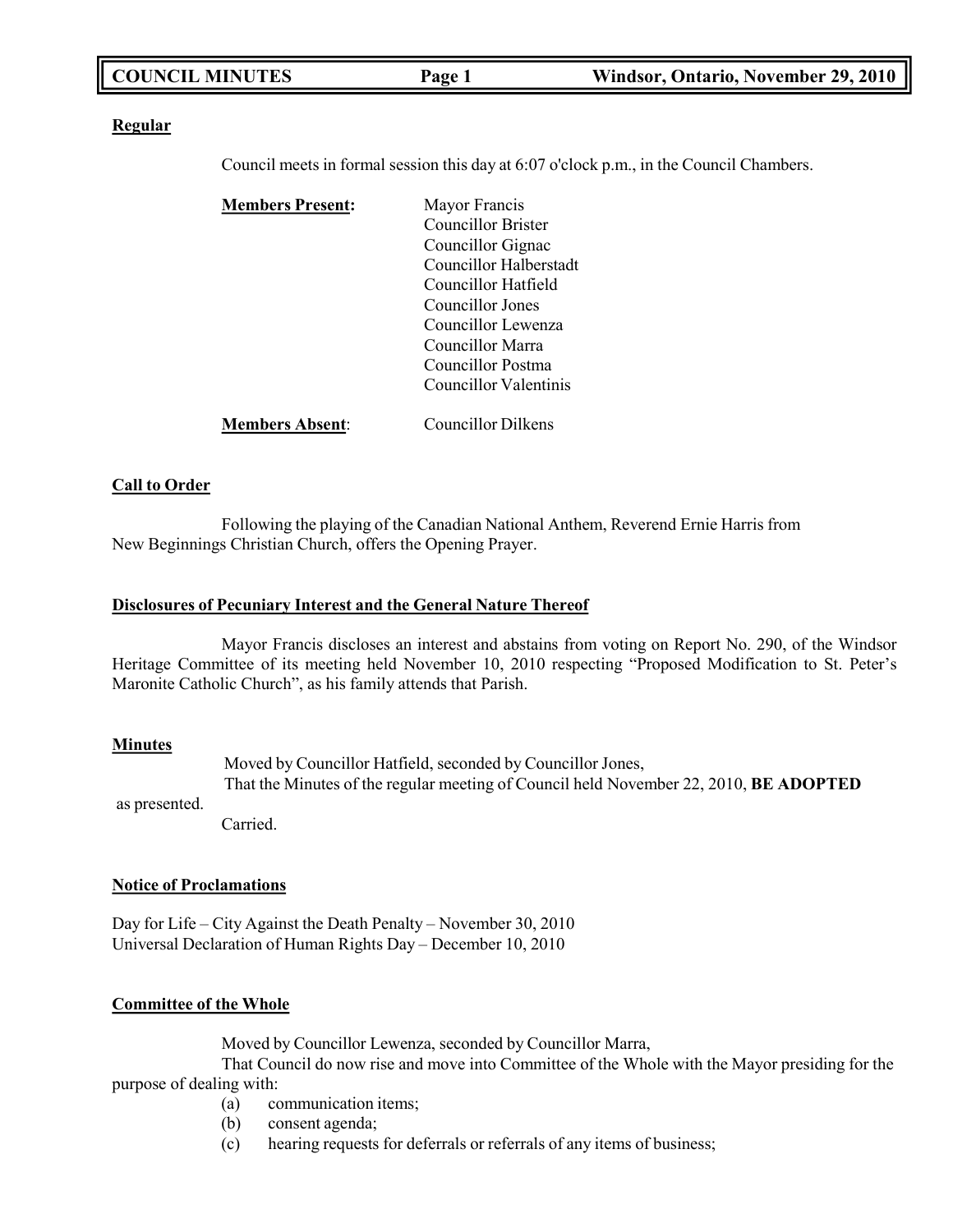- (d) hearing presentations and delegations;
- (e) consideration of business items;
- (f) consideration of Committee reports:
	- (i) **Report of Special In-Camera Meeting or other Committee as may be held prior to Council** (if scheduled); and
	- (ii) **Report No. 290 of the Windsor Heritage Committee** of its meeting held November 10, 2010;

(g) consideration of by-laws 180-2010 through 185-2010 (inclusive). Carried.

# **Communications**

Moved by Councillor Postma, seconded by Councillor Valentinis,

**M321–2010** That the following Communication Items 1 and 5 to 17 inclusive, as set forth in the Council Agenda **BE REFERRED** as noted except Communication No. 3, which is referred to the 2011 budget deliberations process; Communication No. 4, which is referred to the CEO of Tourism Windsor-Essex Pelee Island for their review and consideration and Communication No. 2 which is dealt with as follows:

# **Communication No. 2:**

Moved by Councillor Marra, seconded by Councillor Valentinis,

**M322-2010** That the correspondence dated November 16, 2010 from the Emergency Services Steering Committee, pertaining to "Public Fire Safety Guideline" and the need to suggest the Ontario Association of Fire Chiefs in their request to take the lead in developing a more fulsome and appropriate risk management report, with extensive stakeholder consultation **BE ENDORSED**.

Carried.

# **SF2010**

| <b>Item</b>    | From                                                             | <b>Description</b>                                                                                                                                                                                          |
|----------------|------------------------------------------------------------------|-------------------------------------------------------------------------------------------------------------------------------------------------------------------------------------------------------------|
| 1              | Association of<br>Municipalities of Ontario<br>(AMO)             | Ministry of Energy Releases Long Term Energy Plan.<br><b>City Engineer</b><br>Note & File<br><b>MMA2010</b>                                                                                                 |
| $\overline{2}$ | <b>Emergency Services</b><br><b>Steering Committee</b><br>(ESSC) | Letter to Minister of Community Safety and Correctional Services<br>regarding Public Fire Safety Guideline.<br><b>Fire Chief</b><br>Note & File<br><b>SF2010</b>                                            |
| 3              | Kin Canada                                                       | Request to place a "Message-of-Support' in KIN Magazine.<br><b>Chief Financial Officer &amp; City Treasurer</b><br><b>COUNCIL DIRECTION REQUESTED</b><br><b>APR2010</b>                                     |
| 4              | <b>Scott Graber</b>                                              | Request for Sponsorship to assist with printing of a book about local<br>fitness activities.<br><b>Chief Financial Officer &amp; City Treasurer</b><br><b>COUNCIL DIRECTION REQUESTED</b><br><b>ACO2010</b> |
| 5              | Community<br>Development and Health<br>Commissioner              | Thank you letter for the ongoing support in regards to the 2010 Long<br>Term Care Funding initiative.<br>Note & File<br><b>SS2010</b>                                                                       |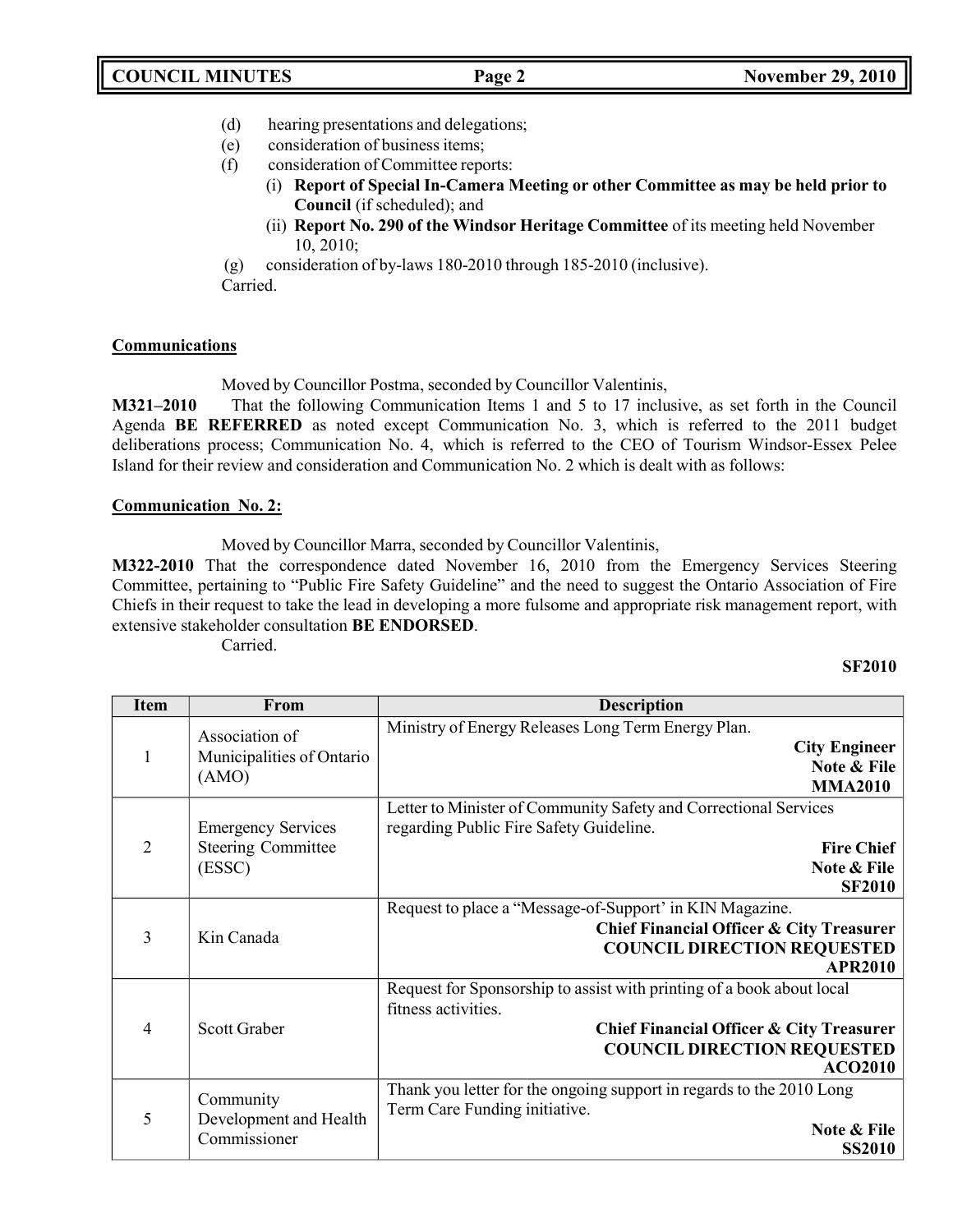**COUNCIL MINUTES Page 3 November 29, 2010**

| 6      | Community<br>Development and Health            | Grant Application – Creative Communities Prosperity Fund (CCPF).<br>Note & File                                                               |
|--------|------------------------------------------------|-----------------------------------------------------------------------------------------------------------------------------------------------|
|        | Commissioner                                   | GP2010                                                                                                                                        |
|        |                                                | Application of Windsor Essex Community Housing Corporation for Site<br>Plan Approval to permit an additional parking area with 16 spaces,     |
|        | Manager of Urban                               | including one handicapped space located at 4115-4137 Wyandotte Street                                                                         |
| $\tau$ | Planning                                       | East.                                                                                                                                         |
|        |                                                | Note & File<br>ZA/10847                                                                                                                       |
|        |                                                | Application of Bouzide Enterprises Ltd. for Site Plan Approval to permit                                                                      |
| 8      | Manager of Urban                               | relocation of Fred's Farm Fresh Market to CD2.1 located at 2144 Huron<br>Church.                                                              |
|        | Planning                                       | Note & File                                                                                                                                   |
|        |                                                | ZS/10848                                                                                                                                      |
|        |                                                | Application of Green Shield Canada for Site Plan Approval to permit the<br>developing of vacant land into a parking lot along Anchor Drive to |
| 9      | Manager of Urban                               | develop vacant land behind addition into parking lot and extend front yard                                                                    |
|        | Planning                                       | parking lot located at 8677 Anchor Drive.                                                                                                     |
|        |                                                | Note & File<br>ZS/10849                                                                                                                       |
|        |                                                | Minutes of meeting held August 25, 2010 ( <i>previously distributed</i> for                                                                   |
| 10     | <b>Small Business Advisory</b><br>Panel        | members of Council only) (copy available upon request)                                                                                        |
|        |                                                | Note & File<br><b>MB2010</b>                                                                                                                  |
|        |                                                | Minutes of meeting held September 29, 2010 ( <i>previously distributed</i> for                                                                |
| 11     | <b>Audit Committee</b>                         | members of Council only) (copy available upon request)                                                                                        |
|        |                                                | Note & File<br><b>MB2010</b>                                                                                                                  |
|        |                                                | Minutes of meeting held September 30, 2010 (previously distributed for                                                                        |
| 12     | Tourism Windsor Essex<br>Pelee Island Board of | members of Council only) (copy available upon request)                                                                                        |
|        | Directors                                      | Note & File                                                                                                                                   |
|        |                                                | <b>MB2010</b><br>Minutes of meeting held November 4, 2010 ( <i>previously distributed</i> for                                                 |
|        | Windsor-Essex County                           | members of Council only) (copy available upon request)                                                                                        |
| 13     | <b>Environment Committee</b>                   | Note & File                                                                                                                                   |
|        |                                                | <b>MB2010</b>                                                                                                                                 |
|        | <b>Windsor Bicycling</b>                       | Minutes of meeting held November 9, 2010 ( <i>previously distributed</i> for<br>members of Council only) (copy available upon request)        |
| 14     | Committee                                      | Note & File                                                                                                                                   |
|        |                                                | <b>MB2010</b>                                                                                                                                 |
|        |                                                | Minutes of meeting held November 10, 2010 ( <i>previously distributed</i> for                                                                 |
| 15     | Windsor Heritage<br>Committee                  | members of Council only) (copy available upon request)<br>Note & File                                                                         |
|        |                                                | <b>MB2010</b>                                                                                                                                 |
|        |                                                | Minutes of meeting held November 16, 2010 ( <i>previously distributed</i> for                                                                 |
| 16     | Windsor Licensing                              | members of Council only) (copy available upon request)                                                                                        |
|        | Commission                                     | Note & File<br><b>MB2010</b>                                                                                                                  |
|        |                                                |                                                                                                                                               |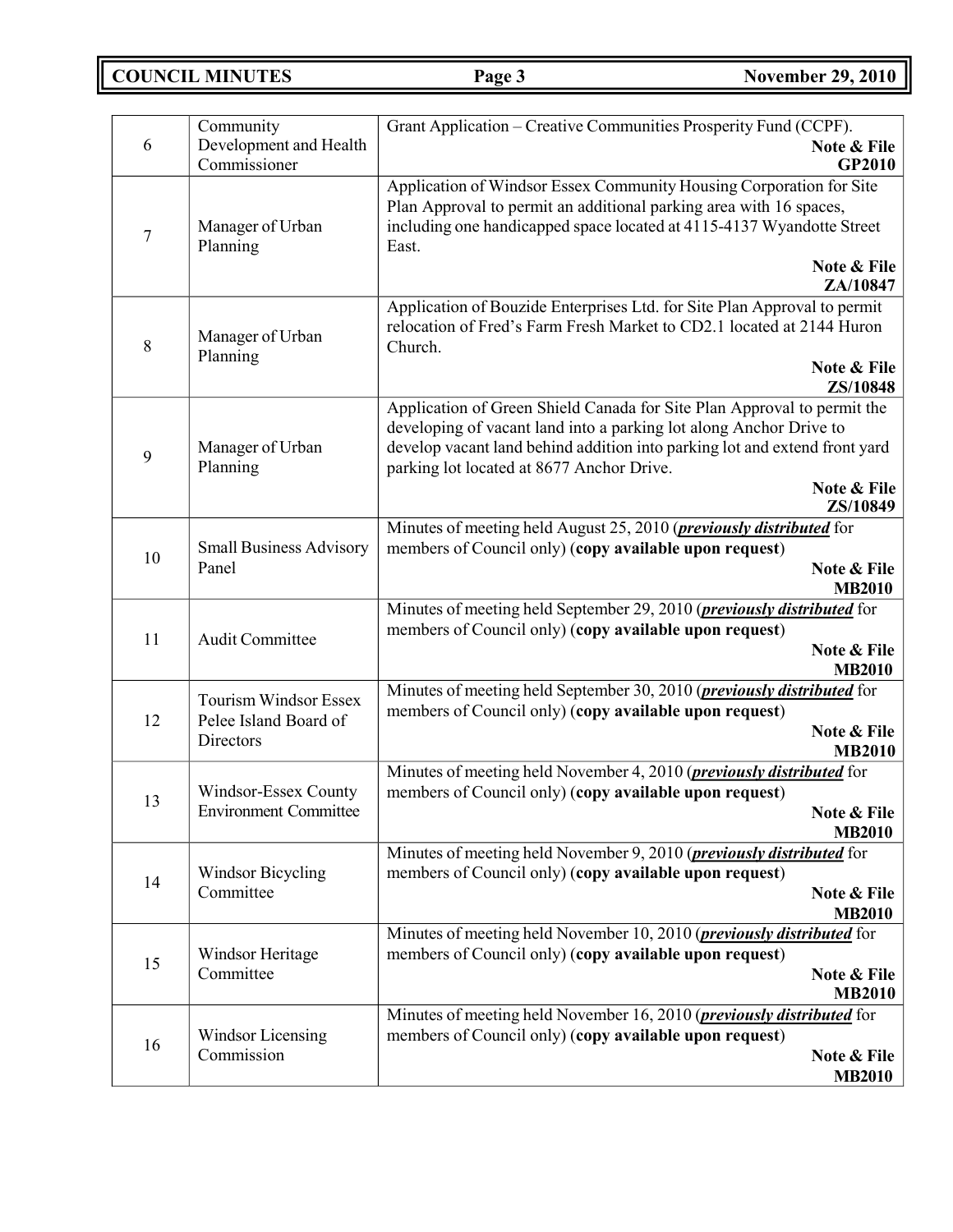|--|

| Town and Gown<br>Committee | Minutes of meeting held November 17, 2010 ( <i>previously distributed</i> for<br>members of Council only) (copy available upon request)<br>Note & File<br><b>MB2010</b> |
|----------------------------|-------------------------------------------------------------------------------------------------------------------------------------------------------------------------|
| $\sim$                     |                                                                                                                                                                         |

Carried.

## **Consent Agenda**

Moved by Councillor Brister, seconded by Councillor Gignac,

That the following Consent Agenda and the recommendations contained in the administrative reports **BE APPROVED** as amended:

Item 2 Professional Engineers of Ontario (PEO) Government Liaison Committee Appointment

Item 5 Corporate Banking Request for Proposal

Item 9 Water & Erosion Control Infrastructure (WECI) – Agreement with Essex Regional Conservation Authority Item 10 Windsor International Airport, Award of Tender – Snow blower

Report No. 290 of the Windsor Heritage Committee at its meeting held November 10, 2010 (See Committee Report Section).

Carried.

Mayor Francis discloses an interest and abstains from voting on Report No. 290 of the Windsor Heritage Committee.

# **Deferrals and/or Referrals and Withdrawals**

Moved by Councillor Lewenza, seconded by Councillor Postma

**M323-2010** That the presentation by Ron Gaudet, CEO of Windsor - Essex Economic Development Corporation and Chris Ryan, CEO of Tourism Windsor Essex Pelee Island update regarding potential office sites for their organizations, **BE DEFFERED** to the January 10, 2011 meeting of Council. Carried.

AT/9923

# **Presentations & Delegations:**

# **DELEGATIONS**

# **Proposal to Re-Name Gino A. Marcus Community Centre to the Gino & Liz Marcus Community Centre**

# **Marina Clemens, Chair of Ford City Redevelopment Committee, Pat Marcus; and Kenn Little, Supervisor of Gino Marcus Community Complex**

Marina Clemens, Chair of Ford City Redevelopment Committee, Pat Marcus and Kenn Little, Supervisor of Gino Marcus Community Complex, appear before Council in support of the administrative recommendations respecting the proposal to re-name the Gino A Marcus Community Centre to the Gino & Liz Marcus Community Centre, including a brief overview outlining how Gino and Liz Marcus were the pioneers in developing the Drouillard Place, and Pat Marcus concludes by thanking Council for endorsing the name change, which is an honour.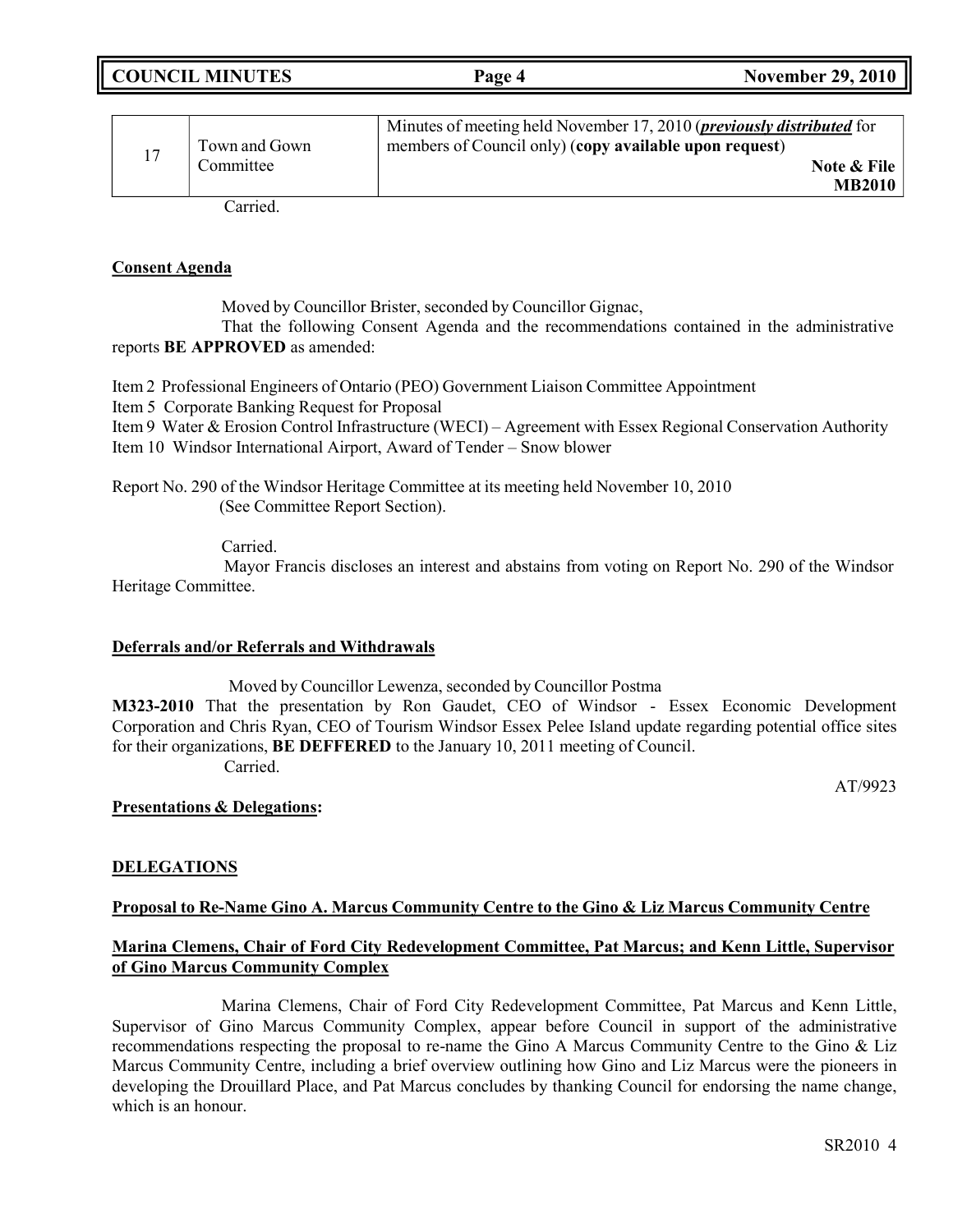(For final disposition of this matter, see Clause **CR427/2010** in Schedule "A" attached hereto.)

Mayor Francis leaves the meeting at 6:52 o'clock p.m. and Councillor Marra assumes the Chair. Mayor Francis returns to the meeting at 6:55 o'clock p.m. and Councillor Marra returns to his seat at the Council table.

### **Regular Business Items (for final disposition of these matters see Schedule "A" attached)**

- Item 1 Recommended Transition Plan for Environmental Services CUPE Local 82 Employees moving to Parks & Facilities; Recreation and Culture; and the Operations Division of Public Works
- Item 3 Request to close north/south alley between Meldrum Road and Larkin Road, northerly from Vimy Avenue (closed)
- Item 6 Capital Project Variance Report as at June 30, 2010; and Capital Reporting Policy
- Item 7 Chemical, Biological, Radiological, Nuclear, and Explosives Research and Technology Initiative (CRTI) Project
- Item 8 Non-Union Salary Market Comparison 2010 Survey Methodology

#### **Consideration of Committee Reports**

Moved by Councillor Brister, seconded by Councillor Gignac,

**M326-2010** That **Report No. 290 of the Windsor Heritage Committee** of its meeting held November 10, 2010, **BE ADOPTED** as presented.

Carried.

MB2010

### **By-laws**

Moved by Councillor Marra, seconded by Councillor Postma,

That the following By-laws No. 180-2010 through 185-2010 (inclusive), be introduced and read a first and second time:

- 180-2010 "A BY-LAW TO FURTHER AMEND BY-LAW NUMBER 8600 CITED AS THE "WINDSOR CORE AREA ZONING BY-LAW"
- 181-2010 "A BY-LAW TO PRESCRIBE A TARIFF OF FEES FOR THE PROCESSING OF PLANNING APPLICATIONS"
- 182-2010 "A BY-LAW TO ASSUME FOR PUBLIC USE AS A PUBLIC HIGHWAY THE 3.66 METRE (12 FEET) WIDE NORTH/SOUTH ALLEY NEXT WEST OF ARTHUR ROAD, FROM THE SOUTH LIMIT OF THE EAST/WEST ALLEY NEXT SOUTH OF TECUMSEH ROAD EAST, SOUTHERLY TO THE SOUTHERN PROPERTY LIMIT OF THE IMPROVED PROPERTY MUNICIPALLY KNOWN AS 4451 – 4559 TECUMSEH ROAD EAST, CITY OF WINDSOR"
- 183-2010 "A BY-LAW TO CLOSE, STOP UP AND CONVEY THE 3.66 METRE (12 FEET) WIDE NORTH/SOUTH ALLEY NEXT WEST OF ARTHUR ROAD, FROM THE SOUTH LIMIT OF THE EAST/WEST ALLEY NEXT SOUTH OF TECUMSEH ROAD EAST, SOUTHERLY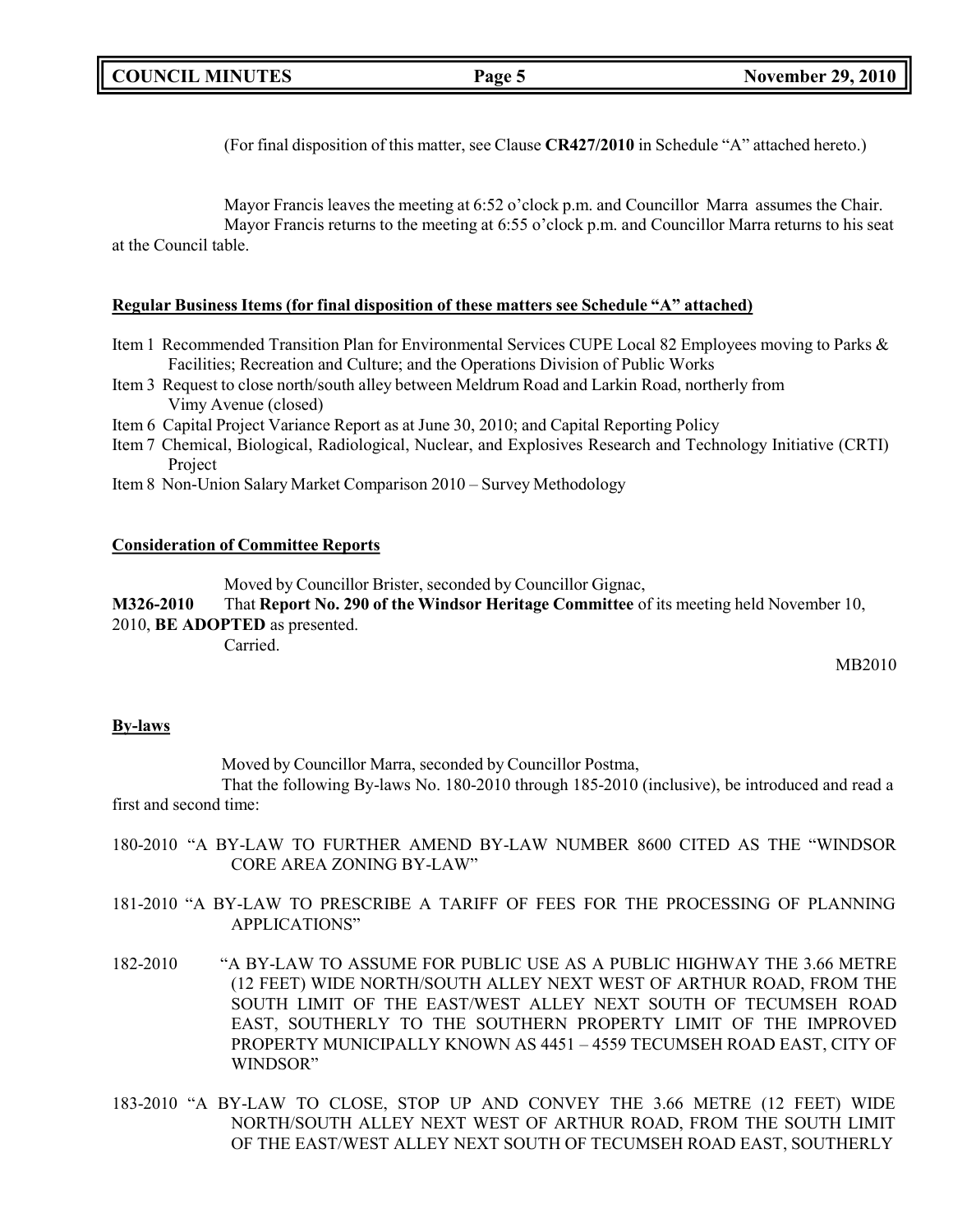**COUNCIL MINUTES Page 6 November 29, 2010**

TO THE SOUTHERN PROPERTY LIMIT OF THE IMPROVED PROPERTY MUNICIPALLY KNOWN AS 4451 – 4559 TECUMSEH ROAD EAST, CITY OF WINDSOR"

- 184-2010 "A BY-LAW TO CLOSE, STOP UP AND CONVEY THE NORTHERLY PORTION MEASURING 7.19 METRES (23.6 FEET) WIDE OF WEAVER ROAD EASTERLY FROM CHERRY BLOSSOM DRIVE AND ABUTTING 600 WEAVER ROAD, CITY OF WINDSOR"
- 185-2010 "A BY-LAW TO CONFIRM THE PROCEEDINGS OF THE COUNCIL OF THE CORPORATION OF THE CITY OF WINDSOR AT ITS MEETING HELD ON THE TWENTY-NINTH DAY OF NOVEMBER, 2010"

Carried.

Moved by Councillor Valentinis, seconded by Councillor Brister,

That the Committee of the Whole does now rise and report to Council respecting the business items considered by the Committee:

| 1) | <b>Communication Items (as amended)</b> |
|----|-----------------------------------------|
| 2) | Consent Agenda (as amended)             |

- **3) Items Deferred**
- **Items Referred**
- **4) Consideration of the Balance of Business Items (see Schedule "A")**
- **5) Committee Reports (as presented)**
- **6) By-laws given first and second readings (as presented)**

Carried.

### **Notices of Motion**

Moved by Councillor Hatfield, seconded by Councillor Postma **M324-2010** That Rule 13.9(a) of the Procedure By-law regarding business not already before Council **BE WAIVED** to permit the introduction of a motion for consideration without prior notice respecting the Contribution Agreement with the Federal Government.

Carried.

SR2010

Moved by Councillor Postma, seconded by Councillor Gignac,

**M328-2010** That the Chief Administrative Officer and the President and CEO of YQG, **BE AUTHORIZED** to enter into a Contribution Agreement (total of \$4,000,000), with the Federal government under the Community Adjustment Fund, in form satisfactory to the City Solicitor and Chief Financial Officer and City Treasurer. Carried.

APM/9795

Moved by Councillor Hatfield, seconded by Councillor Postma

**M325-2010** That Rule 13.9(a) of the Procedure By-law regarding business not already before Council **BE WAIVED** to permit the introduction of a motion for consideration without prior notice respecting the temporary licence to Erie Wildlife Rescue Inc., for the use of a service building and Quonset hut located in Malden Park near the Malden Park Visitor's Centre.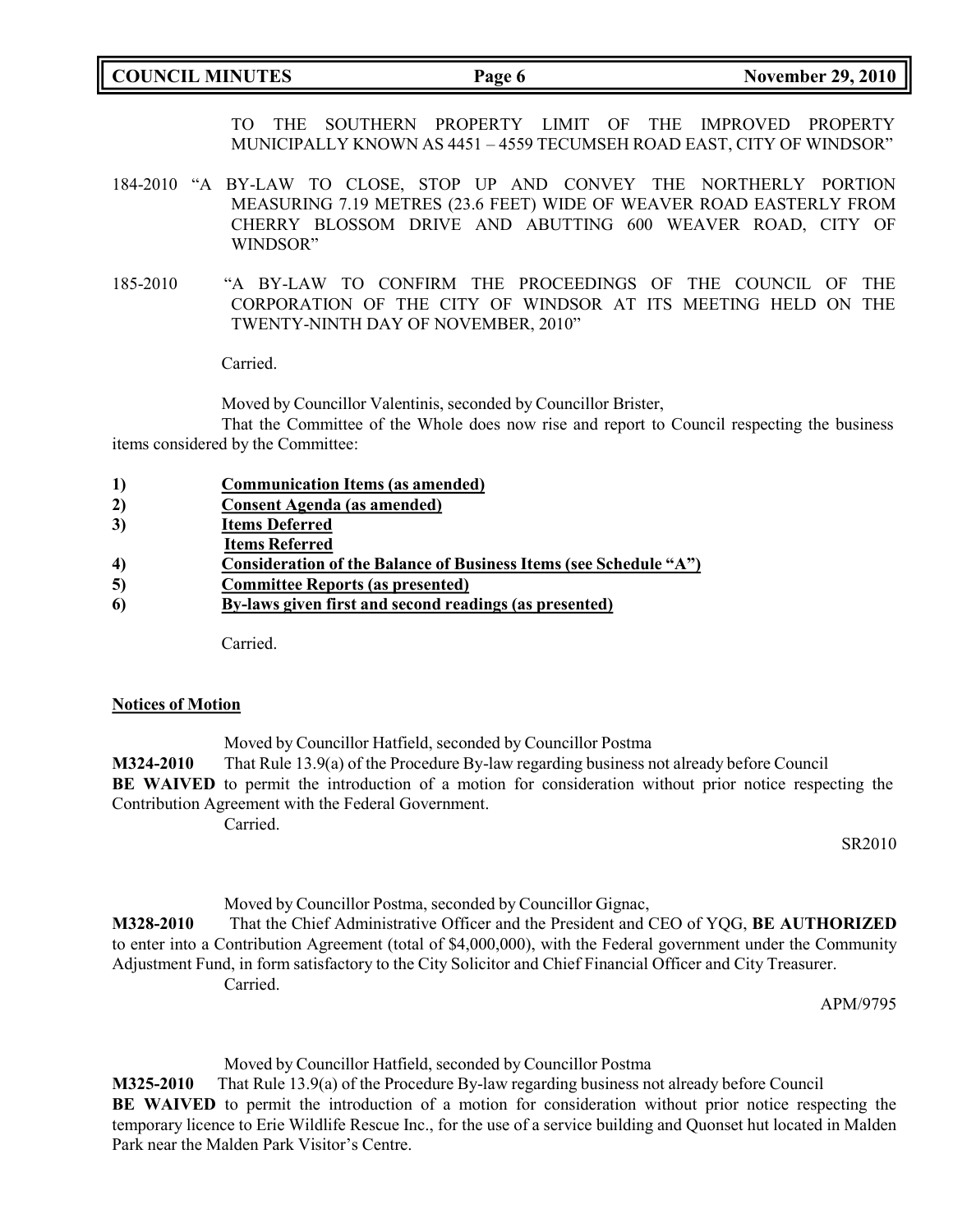**COUNCIL MINUTES Page 7 November 29, 2010**

SR2010

Carried.

Moved by Councillor Postma, seconded by Councillor Marra,

**M327-2010** That **APPROVAL BE GIVEN** to the temporary licence to Erie Wildlife Rescue Inc., of an area of approximately 2,000 to 3,000 square feet including the use of a service building and Quonset hut located in Malden Park near the Malden Park Visitor's Centre.

| <b>TEMPORARY</b>                        |               |                                                                                                                                                                                                                                           |
|-----------------------------------------|---------------|-------------------------------------------------------------------------------------------------------------------------------------------------------------------------------------------------------------------------------------------|
| <b>LESSEE:</b>                          |               | Erie Wildlife Rescue Inc.                                                                                                                                                                                                                 |
|                                         |               | c/o Dennis Pupulin, P. Eng.                                                                                                                                                                                                               |
|                                         |               | Mind Quest Engineering                                                                                                                                                                                                                    |
|                                         |               | 14140 Riverside Drive East                                                                                                                                                                                                                |
|                                         |               | Tecumseh, ON N8N 1B 6                                                                                                                                                                                                                     |
| <b>AREA TO</b>                          |               |                                                                                                                                                                                                                                           |
| <b>BE LICENCED:</b>                     |               | Approximately 2,000 to 3,000 square foot area east of Malden Road (exact<br>location to be determined) adjacent to the entrance to the Malden Park Visitors<br>Centre, including the use of an existing service building and Quonset hut. |
| <b>TERM OF LICENCE:</b>                 |               | December 15, 2010 to May 31, 2011 with the option to extend for an additional 6<br>months.                                                                                                                                                |
| <b>LICENCE RATE:</b>                    |               | \$250.00 per month plus HST                                                                                                                                                                                                               |
| <b>TERMS &amp;</b><br><b>CONDITIONS</b> |               | a) Erie Wildlife Rescue Inc. will be responsible for all utility payments related to the<br>use of the service building and Quonset hut.                                                                                                  |
|                                         | b)            | In the event temporary fencing of the site is required, its full cost will be the<br>responsibility of Erie Wildlife Rescue Inc.                                                                                                          |
|                                         | $\mathbf{c})$ | Erie Wildlife Rescue Inc. shall show evidence of liability insurance in the amount<br>of \$2.0 million dollars with the City shown as an additional insured;                                                                              |
|                                         | $\mathbf{d}$  | The tax arrears on EWR's existing property at 875 Chappus Street will be paid on<br>or before January 31, 2011.                                                                                                                           |
|                                         |               | $1 \alpha'$ at $1 \overline{m}$ intervalsements in $\alpha$                                                                                                                                                                               |

That the Chief Administrative Officer and City Clerk **BE AUTHORIZED** to sign any required written documents satisfactory in form to the City Solicitor and in content to the Executive Director of Parks & Facilities; and

That Administration **BE DIRECTED** to negotiate with Erie Wildlife Rescue Inc. a long term land lease for up to 2 acres of Malden Park; and

That the terms and conditions of the land lease **BE BROUGHT BACK** to Council for its approval; and

That **PERMISSION BE GRANTED** to Erie Wildlife Rescue Inc. and/or its agent(s) to submit a rezoning application to allow for its permanent use of the up to 2 acres of Malden Park; and

That concurrent with the rezoning application, Erie Wildlife Rescue Inc. **BE REQUIRED** to submit an application for site plan approval; and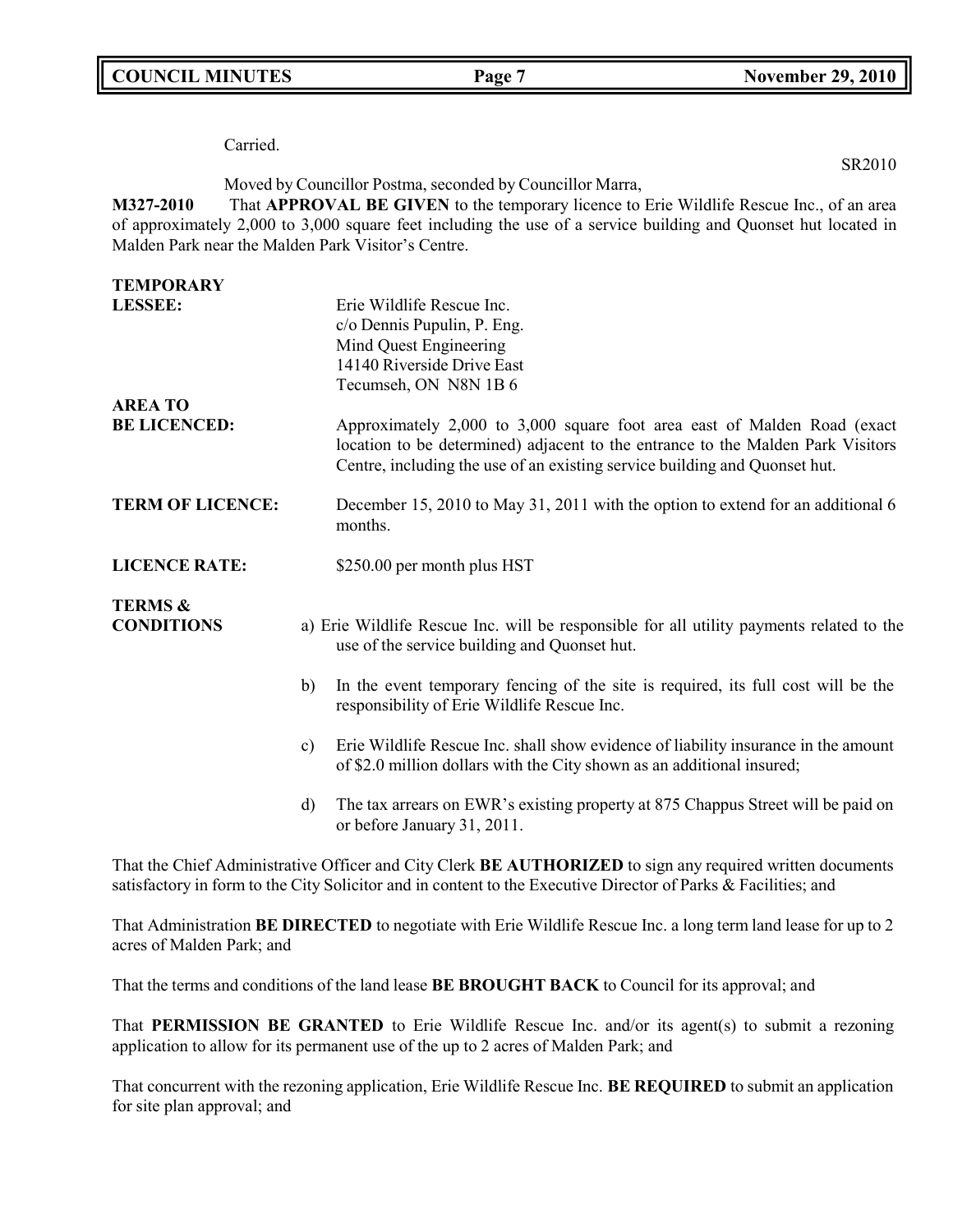| <b>COUNCIL MINUTES</b><br>Page 8 | <b>November 29, 2010</b> |
|----------------------------------|--------------------------|
|----------------------------------|--------------------------|

That in the event, the tax arrears at 875 Chappus, are not paid or the rezoning is not granted and/or the site plan is not approved, Erie Wildlife Rescue Inc. **WILL BE REQUIRED** to vacate its temporary occupation of Malden Park.

Carried.

SR2010

#### **Third Reading of By-laws**

Moved by Councillor Gignac, seconded by Councillor Halberstadt,

That the following By-laws No. 180-2010 through 185-2010 (inclusive), having been read a first and second time be now read a third time and finally passed and that the Mayor and Clerk **BE AUTHORIZED** to sign and seal the same notwithstanding any contrary provision of the Council. Carried.

## **Petitions**

None presented.

### **Council Questions**

Moved by Councillor Lewenza, seconded by Councillor Marra,

**M329-2010** That the Council Questions arising from the previous meeting of Council and listed by the Clerk **BE NOW CONSIDERED** for purposes of discussion , and further, that the Administration **BE DIRECTED** to proceed with the necessary actions to respond to the Council Questions consistent with Council's instructions. Carried.

ACOQ2010

#### **Adjournment**

of the Mayor. Moved by Councillor Postma, seconded by Councillor Valentinis, That this Council meeting stand adjourned until the next regular meeting of Council or at the call

Carried.

Accordingly, the meeting is adjourned at 8:25 o'clock p.m.

**MAYOR**

**CITY CLERK**

# **THIS IS A DRAFT COPY**

## **DEPUTY CITY CLERK/SENIOR MANAGER OF COUNCIL SERVICES**

### **SUPERVISOR OF COUNCIL SERVICES**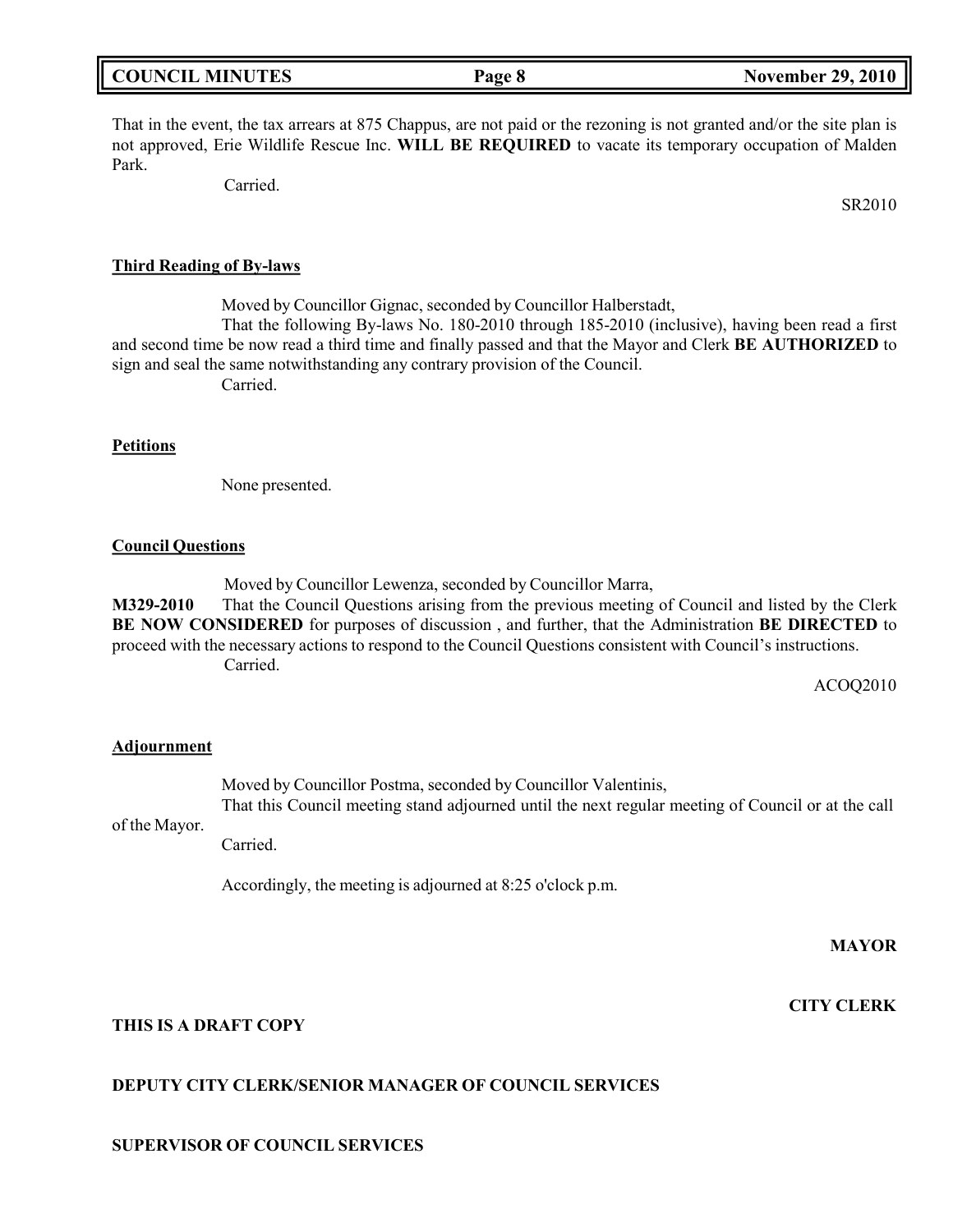# **COUNCIL MINUTES Page 9 November 29, 2010**

Marra Postma

## CR422/2010

- I. That Council **AUTHORIZE** Administration to proceed to purchase the necessary equipment and vehicles as outlined in Schedule B to implement the transition plan for Local 82 employees in accordance with the Purchasing Bylaw.
- II. That this report on the Transition Plan for redeployment of Local 82 employees **BE USED** as a planning document.

Carried.

Report Number **14982 EI/10515 AS2010 1**

Internal Distribution Parks [Don Sadler, Executive Director] Executive Director of Recreation and Culture City Engineer Executive Director of Operations Manager of Purchasing & Risk Management Chief Financial Officer/City Treasurer City Solicitor

Gignac Halberstadt

# CR423/2010

That the report of the Executive Director of Parks & Facilities regarding the "Park Utilization Study" **BE PROVIDED** to Council prior to the 2011 budget deliberations.

Carried.

Report Number **14982 EI/10515 AS2010 1**

Internal Distribution Parks [Don Sadler, Executive Director] Executive Director of Recreation and Culture City Engineer Executive Director of Operations Manager of Purchasing & Risk Management Chief Financial Officer/City Treasurer City Solicitor

Brister Gignac

# CR424/2010

That City Council **ENDORSE** the designation of Andrew Dowie, P.Eng., as a member of the Association of Professional Engineers of Ontario (PEO) Government Liaison Committee, commencing in November, 2010, in accordance with Council Resolution 1211/85.

Carried.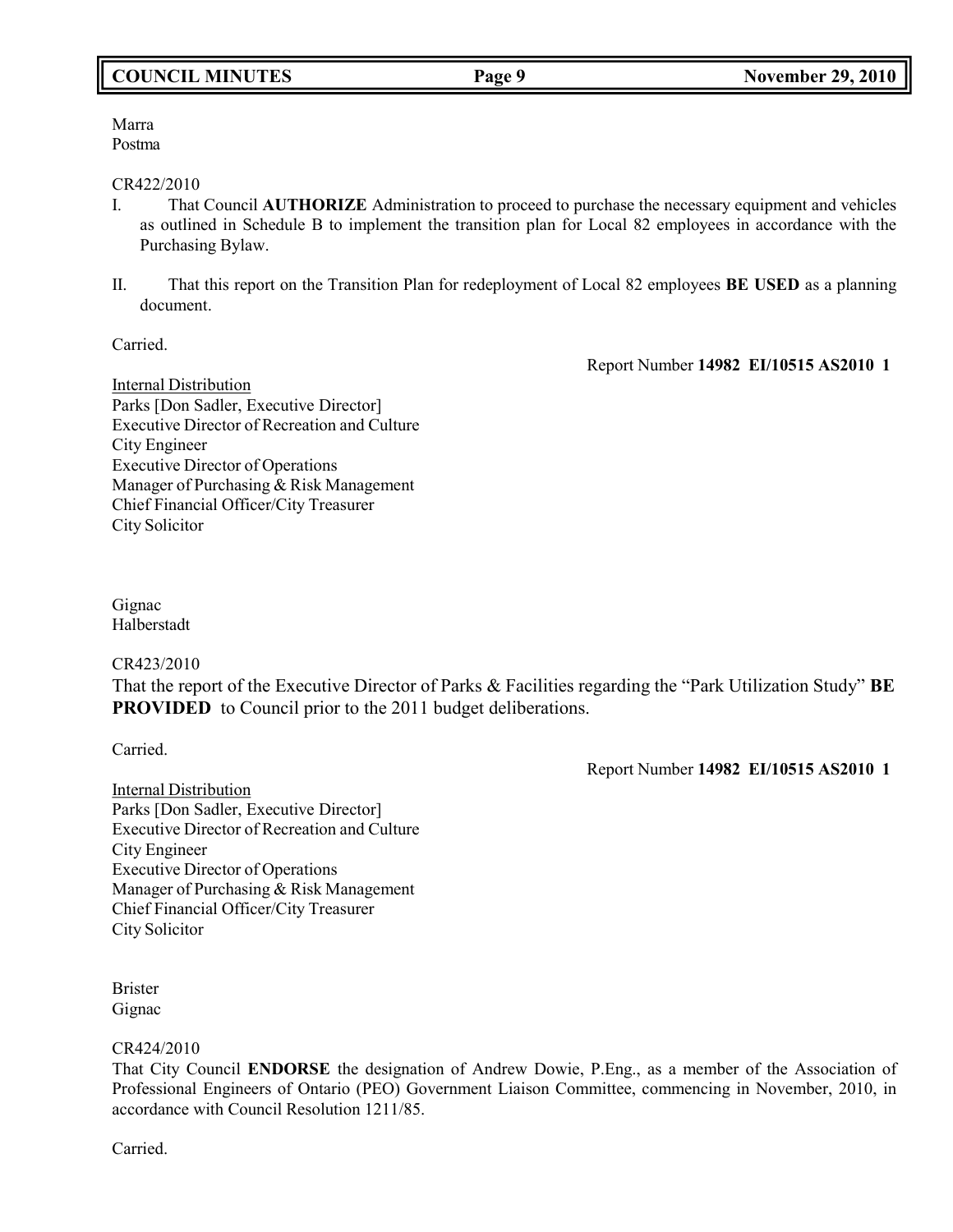# **COUNCIL MINUTES Page 10 November 29, 2010**

Report Number **14988 AS2010 C2**

Internal Distribution Public Works [Mario Sonego, City Engineer] Executive Director of Human Resources Engineering Department, Andrew Dowie

Lewenza Postma

CR425/2010

That the 4.27 metre (14 feet) wide north/south alley between Meldrum Road and Larkin Road, northerly from Vimy Avenue (closed) to the north limit of 2260 Meldrum Road as shown on Drawing Number CC-1600, *attached* hereto as Appendix "A" **BE ASSUMED** for subsequent closure and conveyance to the abutting property owners and further the City Solicitor **BE REQUESTED** to prepare the necessary by-law.

Carried.

Report Number **14802 SAA/10603 3**

**Appendices** Drawing No. CC-1600

Internal Distribution Planning [Don Wilson] City Planner Legal - Sharon Amlin Legal [Frank Scarfone; Cheryl Glassford]-Prepare the Easement/Assuming/Closing By-law. City Clerk/Licence Commissioner

Lewenza Postma

CR426/2010

That the 4.27 metre (14 feet) wide north/south alley between Meldrum Road and Larkin Road, northerly from Vimy Avenue (closed) to the north property limit of 2260 Meldrum Road, as shown on Drawing Number CC-1600, *attached* hereto as Appendix "A" **BE CLOSED AND CONVEYED** to the abutting property owners, subject to the following:

- (a) Easements are required in favour of:
	- Bell Canada for aerial plant
	- Enwin Utilities hydro division for the existing 27.6 kv high voltage pole line
	- MNSI

(b) Conveyance cost to each owner of land zoned RD1.2:

- \$1.00 plus the deed preparation fee and proportionate share of the 12R cost as invoiced to the City of Windsor by an Ontario Land Surveyor
- (c) Conveyance cost to each owner of land zoned CD2.1: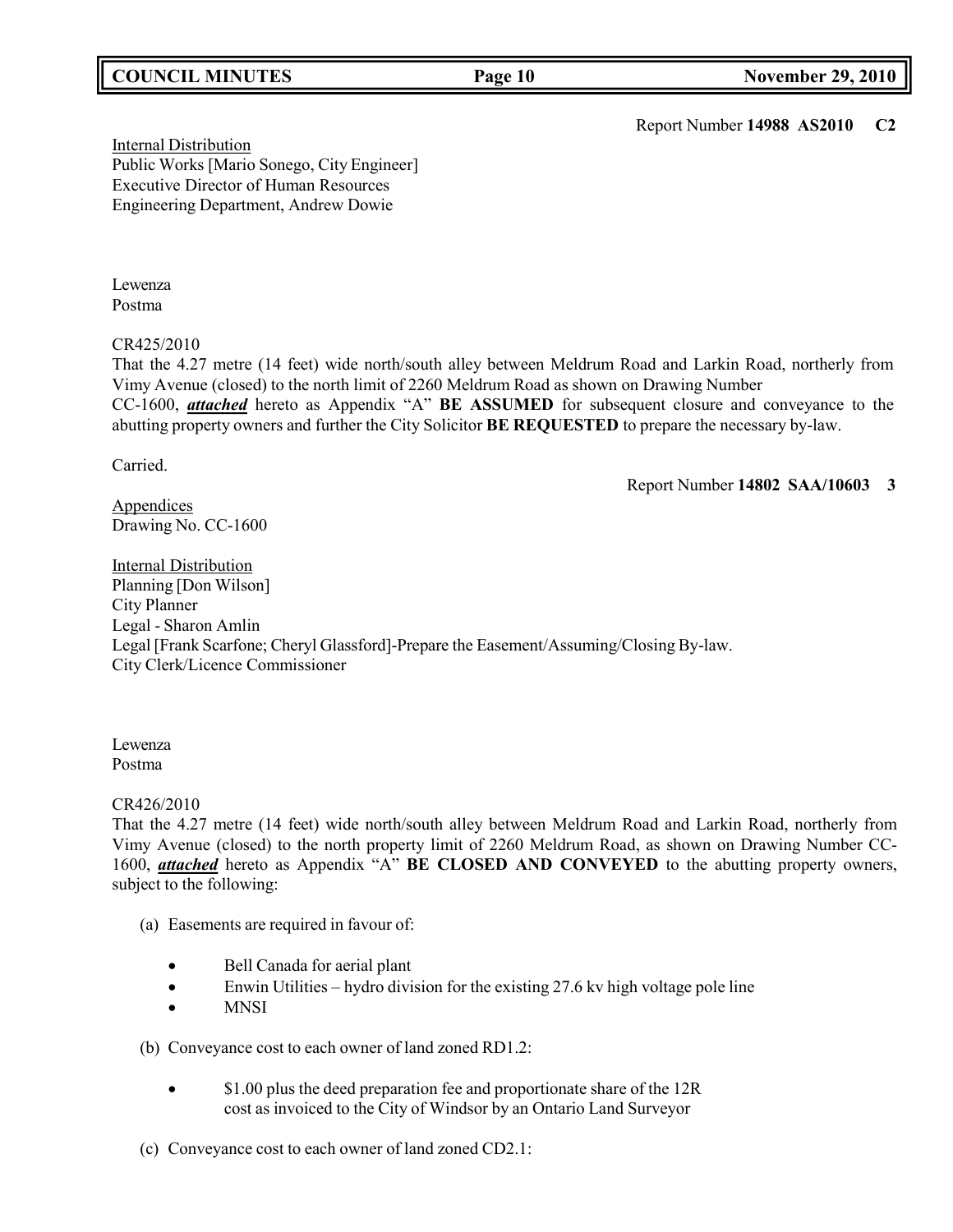**COUNCIL MINUTES Page 11 November 29, 2010**

- $$107.64$  per square metre (\$10.00 per square foot) plus deed preparation cost and proportionate share of survey cost for land (no easements);
- \$53.82 per square metre (\$5.00 per square foot) plus deed preparation cost and proportionate share of survey cost for land with easements;
- (d) Conveyance cost to each owner of land zoned RD2.3
	- \$64.58 per square metre (\$6.00 per square foot) plus deed preparation cost and proportionate share of survey cost for land (no easements)
	- \$32.29 per square metre (\$3.00 per square foot) plus deed preparation cost and proportionate share of survey cost for land with easements

and further, the Applicant **BE REQUESTED** to remove the existing fences and construct a new wood fence with 6" x 6" posts, 3 rails, and boards on both sides to the maximum height of 2.19 metres (7.2 feet), in accordance with Fence By-law Number 266-2004, at his expense and further the City Engineer **BE REQUESTED** to supply the appropriate legal description, in accordance with Drawing No. CC-1600, *attached* hereto as Appendix "A", the City Solicitor, or a delegate, **BE AUTHORIZED** to publish the required legal notice, and **BE REQUESTED** to prepare the By-law to close and further the Chief Administrative Officer and City Clerk **BE AUTHORIZED** to sign all necessary documents approved in form and content satisfactory to the City Solicitor, and the transaction **BE COMPLETED** electronically pursuant to By-law Number 366-2003.

Carried.

Report Number **14802 SAA/10603 3**

**Appendices** Drawing No. CC-1600

**Internal Distribution** Planning [Don Wilson] City Planner Legal - Sharon Amlin Legal [Frank Scarfone; Cheryl Glassford]-Prepare the Easement/Assuming/Closing By-law. City Clerk/Licence Commissioner

Lewenza Marra

CR427/2010

That the request from the Ford City Redevelopment Committee to rename the Gino A. Marcus Community Centre to the Gino & Liz Marcus Community Centre **BE APPROVED**.

Carried.

Report Number **14960 SR2010 4**

Internal Distribution Recreation and Culture [Jan Wilson, Executive Director] Community Development & Health Commissioner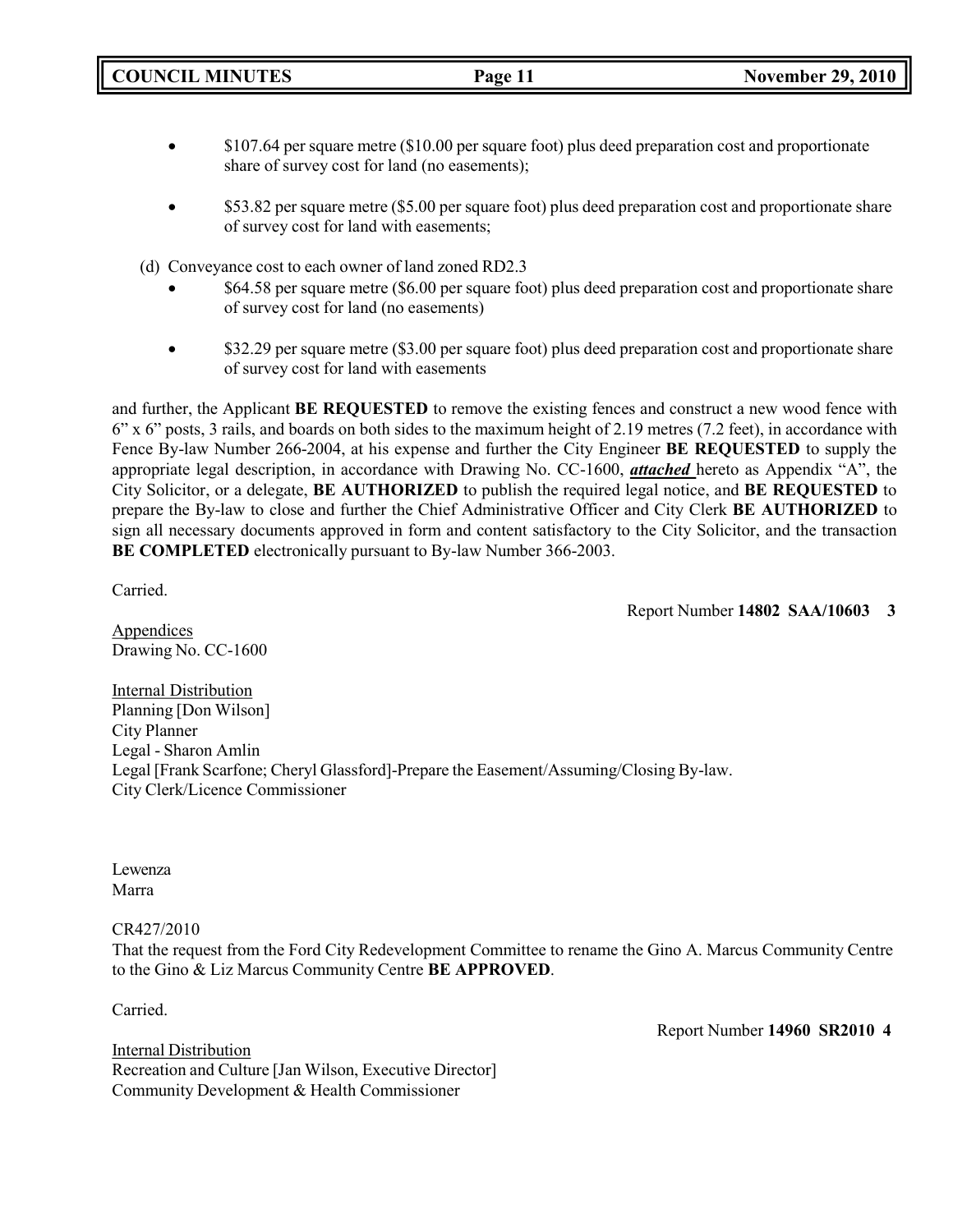# **COUNCIL MINUTES Page 12 November 29, 2010**

Halberstadt Postma

## CR428/2010

THAT City Council **AUTHORIZE** the CFO & City Treasurer to execute an extension agreement (or an updated agreement as may be required) with the Bank of Nova Scotia (Scotiabank) and Paymentech Canada to December 31, 2012; and

THAT City Council **AUTHORIZE** Administration, prior to December 31, 2012, to conduct a Request for Proposal with regards to the Corporation's banking services as well as debit/credit card processing services.

Carried.

Report Number **14979 AF/9045 C5**

Internal Distribution Finance [Michael Dennis] Deputy Treasurer, Taxation and Financial Projects Chief Financial Officer/City Treasurer City Solicitor

Gignac Jones

CR429/2010

THAT Council **RECEIVE FOR INFORMATION** the 2010 Life-to-Date Capital Project Variance Report as at June 30, 2010 from the Chief Financial Officer and City Treasurer (refer to Appendix A); and

THAT Council **APPROVE** the following Capital Project Reporting Policy for completed and closed capital projects:

- 1. That the final financial position of all projects completed and closed during the year be reported to Council as part of the annual year-end financial report
- 2. Capital projects whose final financial position is a deficit greater than 10% of net budget AND greater than **\$500,000**, will **BE SUBJECT** to a separate report to Council outlining the reasons for the deficit.

Carried.

Report Number **14877 AFB/10444 6**

Internal Distribution Finance [Victor Ferranti] Chief Financial Officer/City Treasurer City Engineer

Jones Hatfield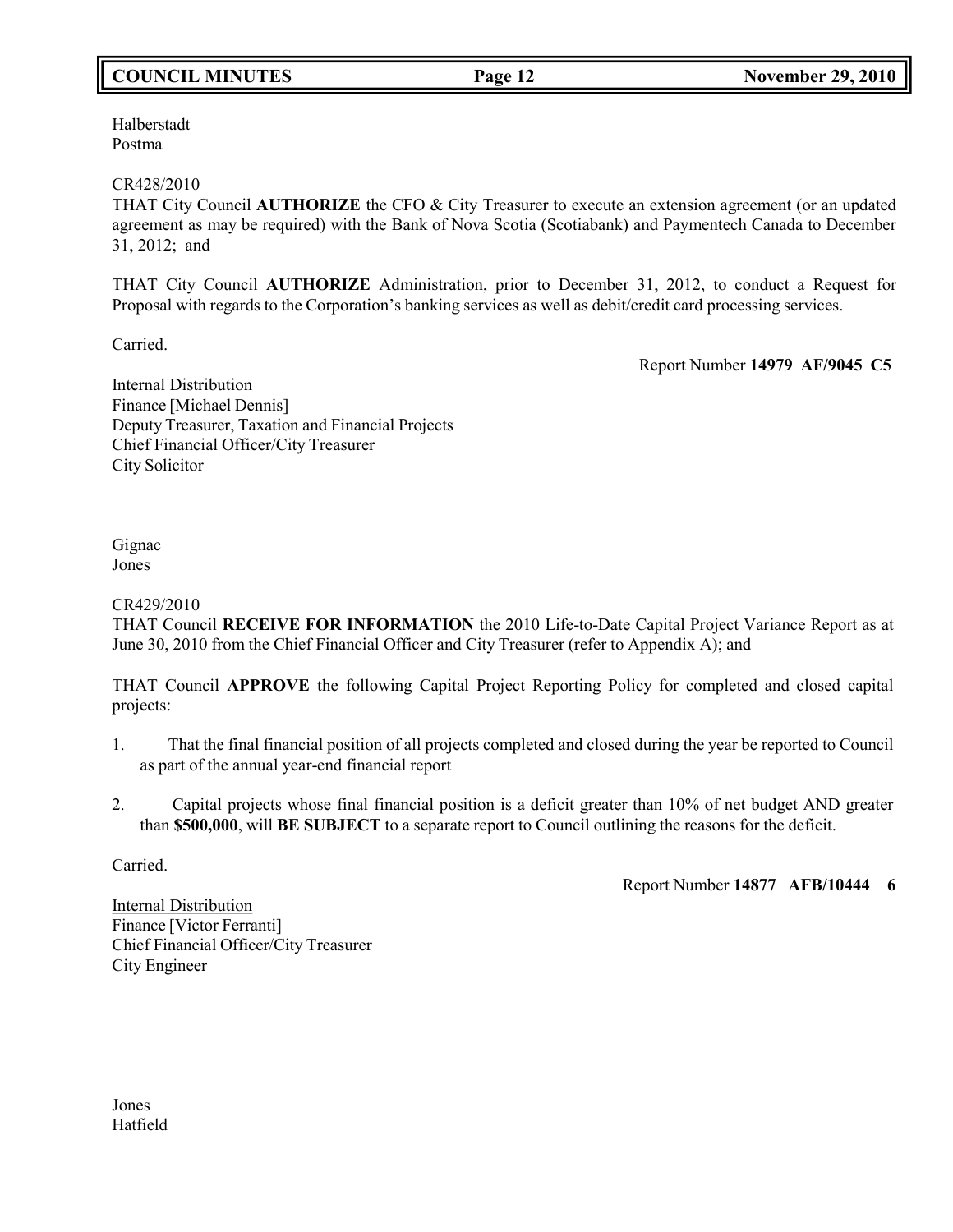# **COUNCIL MINUTES Page 13 November 29, 2010**

## CR430/2010

That the Fire Chief **BE AUTHORIZED** to apply for funding and if successful that the CAO & City Clerk **BE AUTHORIZED** to execute an agreement with CRTI for the Central Gateway Capability Based Planning Validation Project, for an estimated total project cost of **\$1,500,000**. Which agreement shall be satisfactory as to form to the City Solicitor, and as to financial content to the Chief Financial Officer & City Treasurer and as to technical content to the Fire Chief; and

The Federal contribution is estimated at **\$1,000,000** and an in-kind estimated contribution from the City of Windsor and participating partners of **\$500,000**.

Carried.

Report Number **14977 SF/6678 7**

Internal Distribution Fire & Rescue [David T. Fields, Fire Chief] Manager of Administration, Fire & Rescue, Sherri Arsenault Chief Financial Officer/City Treasurer City Solicitor

Lewenza Postma

# CR431/2010

**THAT** City Council **BE INFORMED** that Administration will undertake the **COMPLETION** of a salary market comparison of non-unionized positions, within the Corporation of the City of Windsor, and for purposes of maintaining a consistent methodology will exclude the Corporate Leadership Team positions, as previously endorsed by City Council and in accordance with the Memorandum of Agreement (the "MOA") and the Terms and Conditions of Employment between the Corporation of the City of Windsor (the "Corporation") and the Civic Association of Non-Union Employees (CANUE), signed on April 1, 2010;

**AND THAT** City Council **AUTHORIZE** the **COMPLETION** of the salary market comparison, as noted above, by Gazda, Houlne & Associates Inc. (the "Consultant") using a new methodology proposed by the Consultant, which uses actual data filed by municipalities (i.e., the annual Financial Information Return or FIR) with the Province of Ontario, Ministry of Municipal Affairs and Housing to determine and select comparable municipalities to the City of Windsor for a salary market review, at the quoted price of **\$28,750** (plus applicable taxes) – this is the option recommended by the City of Windsor's Salary Market Comparison – 2010 Committee (for non-union positions);

**AND THAT** Council **APPROVE** the **INCLUSION** of the Chief Administrative Officer (CAO) and the five (5) Corporate Leadership positions directly reporting to the CAO at an additional cost of **\$7,200** (plus applicable taxes);

# **AND THAT** the expenditures be **CHARGED TO** the **CORPORATE CONSULTING ACCOUNT in 2010 requiring PRE-APPROVAL OF a budget carry forward at the end of 2010**;

**AND FURTHER THAT** City Council **AUTHORIZE** the Chief Administrative Officer and the City Clerk to **SIGN** an agreement with the Consultant, satisfactory in form to the City Solicitor, in technical content to the Executive Director of Human Resources and in financial content to the Chief Financial Officer/City Treasurer.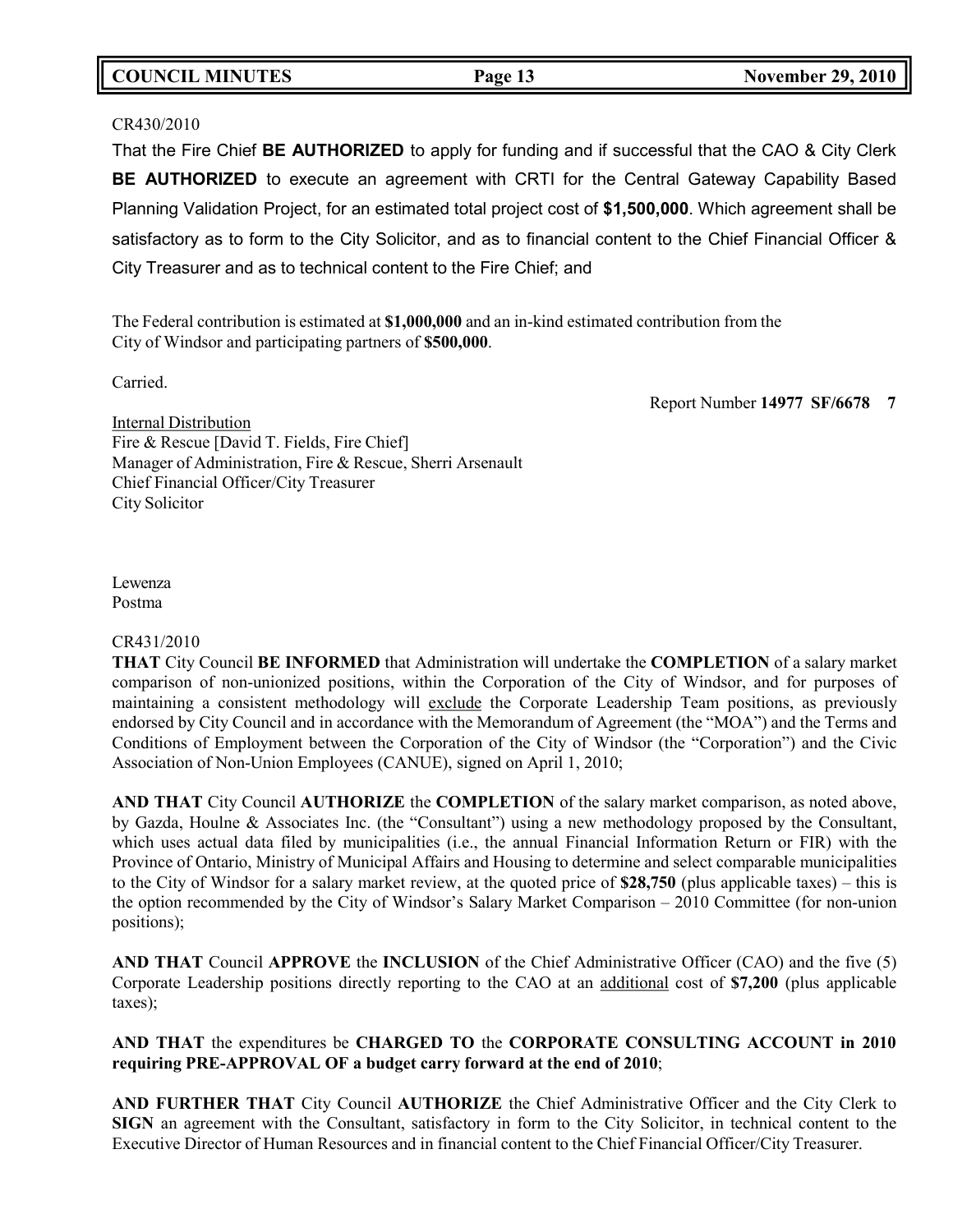# **COUNCIL MINUTES Page 14 November 29, 2010**

Carried.

Councillors Halberstadt, Gignac and Brister voting nay.

Report Number **14985 AS/10646 8**

**Internal Distribution** Human Resources [Bruno Ierullo] Executive Director of Human Resources Chief Administrative Officer City Clerk CANUE President Chief Financial Officer/City Treasurer City Solicitor

Brister Gignac

CR432/2010

THAT Council **APPROVE** entering into an agreement with the Essex Regional Conservation Authority (ERCA) for cost sharing (50%) as part of the Water & Erosion Control Infrastructure (WECI) program, Phase 1 and Phase 2 in the amount of \$290,000. funded from Project ID 7059062; and

THAT the Chief Administrative Officer and City Clerk **BE AUTHORIZED** to sign a contract, satisfactory in form to the City Solicitor, technical content to the City Engineer, and financial content to the Chief Financial Officer & City Treasurer.

Carried.

Report Number **14991 EI/10108 C9**

**Internal Distribution** Public Works[Mark Winterton] City Engineer Executive Director of Operations Chief Financial Officer/City Treasurer City Solicitor

Brister Gignac

### CR433/2010

I. That the following low compliant tender for Tender 144-10 Self Propelled Snow Blower – Item B **BE ACCEPTED** for purchase:

| TENDERER:          | <b>RPM</b> Tech Inc.   |
|--------------------|------------------------|
|                    | <b>184 route 138</b>   |
|                    | Cap-Santé, QC, G0A 1L0 |
| <b>TENDER NO.:</b> | 144-10                 |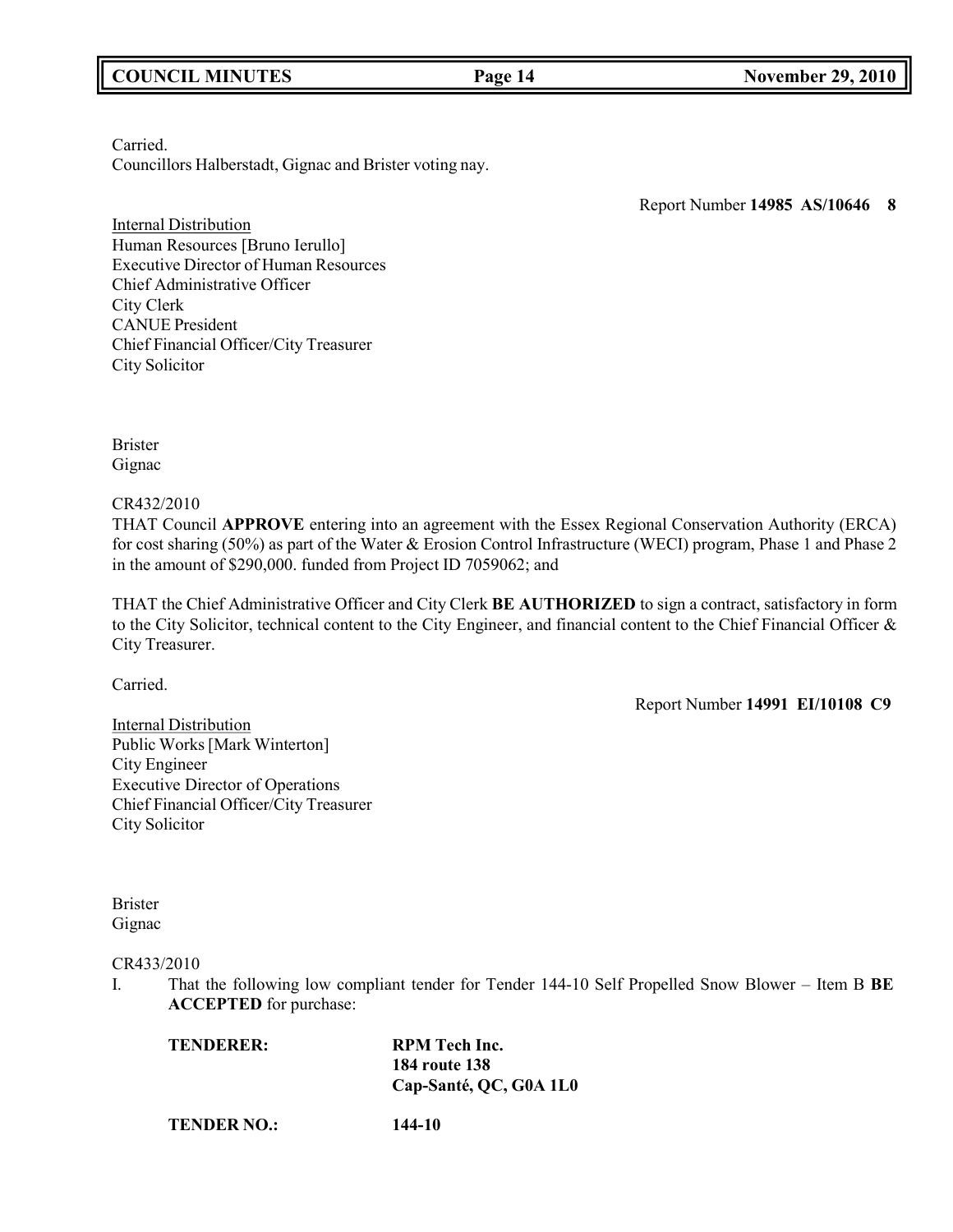# **TOTAL TENDER PRICE**: **\$281,500.00 (excluding HST)**

II. That **APPROVAL BE GIVEN** to undertake an expenditure of \$281,500.00 (excluding HST), for the purchase of a 4800 ton/hr Self Propelled Snow Blower for the Windsor International Airport to be funded from Project ID# 7059011 and

**Account to be Charged: 007-5410-1790-30720-7059011.**

Carried.

Report Number **14992 APM/10315 C10**

**Internal Distribution** Public Works [Tiffany Pocock] City Engineer Manager of Purchasing & Risk Management Chief Financial Officer/City Treasurer City Solicitor